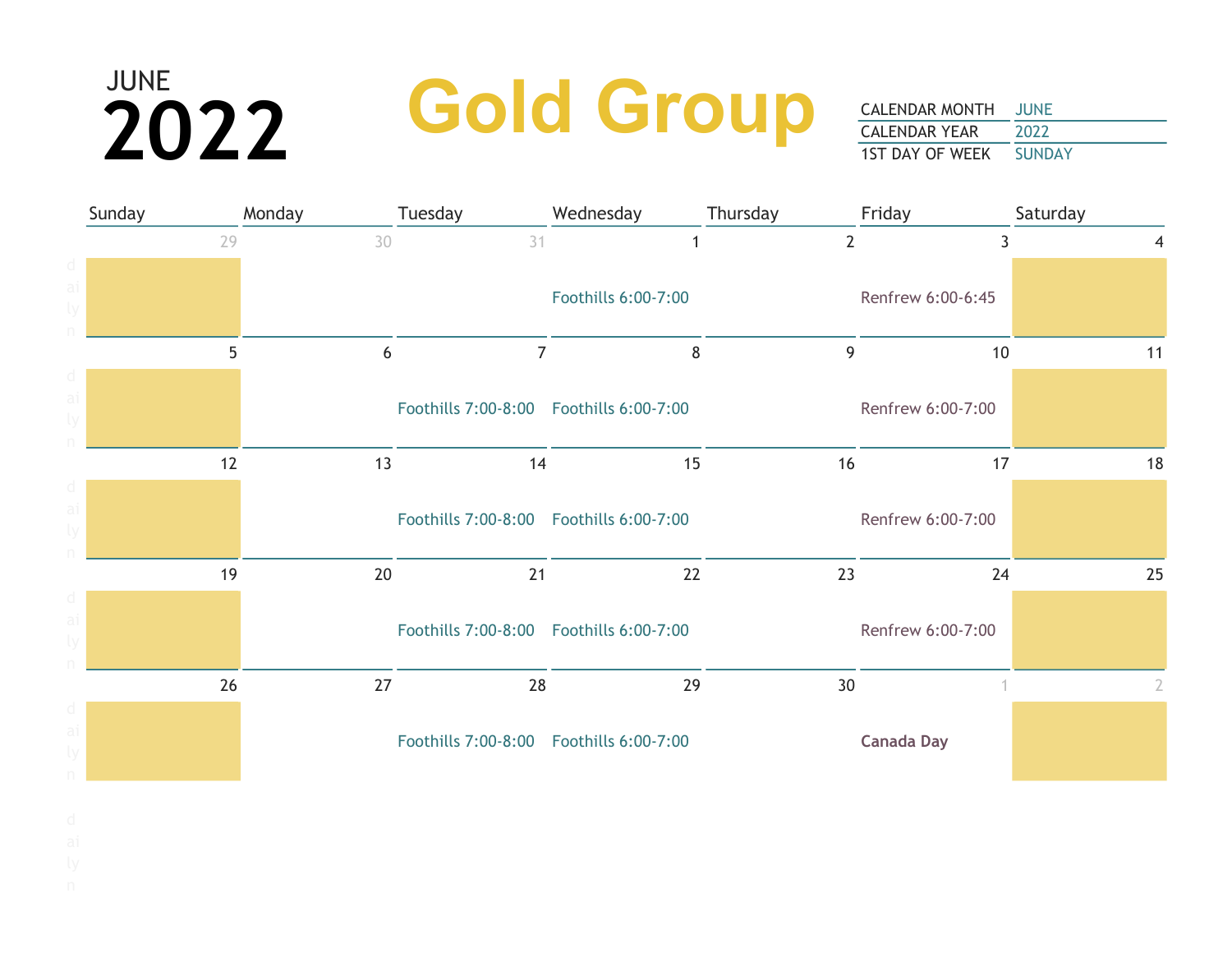### CALENDAR MONTH JUNE CALENDAR YEAR 2022 1ST DAY OF WEEK SUNDAY  $2022$  Bronze Group

| Sunday | Monday | Tuesday                                    | Wednesday           | Thursday       | Friday            | Saturday |
|--------|--------|--------------------------------------------|---------------------|----------------|-------------------|----------|
| 29     | 30     | 31                                         | 1                   | $\overline{2}$ | 3                 | 4        |
|        |        |                                            |                     |                |                   |          |
|        |        |                                            | Foothills 6:00-7:00 |                | Renfrew 6:00-6:45 |          |
|        |        |                                            |                     |                |                   |          |
| 5      | 6      | $\overline{7}$                             | 8                   | 9              | 10                | 11       |
|        |        |                                            |                     |                |                   |          |
|        |        | Foothills 7:00-8:00    Foothills 6:00-7:00 |                     |                | Renfrew 6:00-7:00 |          |
|        |        |                                            |                     |                |                   |          |
| 12     | 13     | 14                                         | 15                  | 16             | 17                | 18       |
|        |        |                                            |                     |                |                   |          |
|        |        | Foothills 7:00-8:00    Foothills 6:00-7:00 |                     |                | Renfrew 6:00-7:00 |          |
|        |        |                                            |                     |                |                   |          |
| 19     | 20     | 21                                         | 22                  | 23             | 24                | 25       |
|        |        |                                            |                     |                |                   |          |
|        |        | Foothills 7:00-8:00    Foothills 6:00-7:00 |                     |                | Renfrew 6:00-7:00 |          |
|        |        |                                            |                     |                |                   |          |
| 26     | 27     | 28                                         | 29                  | 30             |                   | 2        |
|        |        |                                            |                     |                |                   |          |
|        |        | Foothills 7:00-8:00    Foothills 6:00-7:00 |                     |                | <b>Canada Day</b> |          |
|        |        |                                            |                     |                |                   |          |

- 
- 
- 
-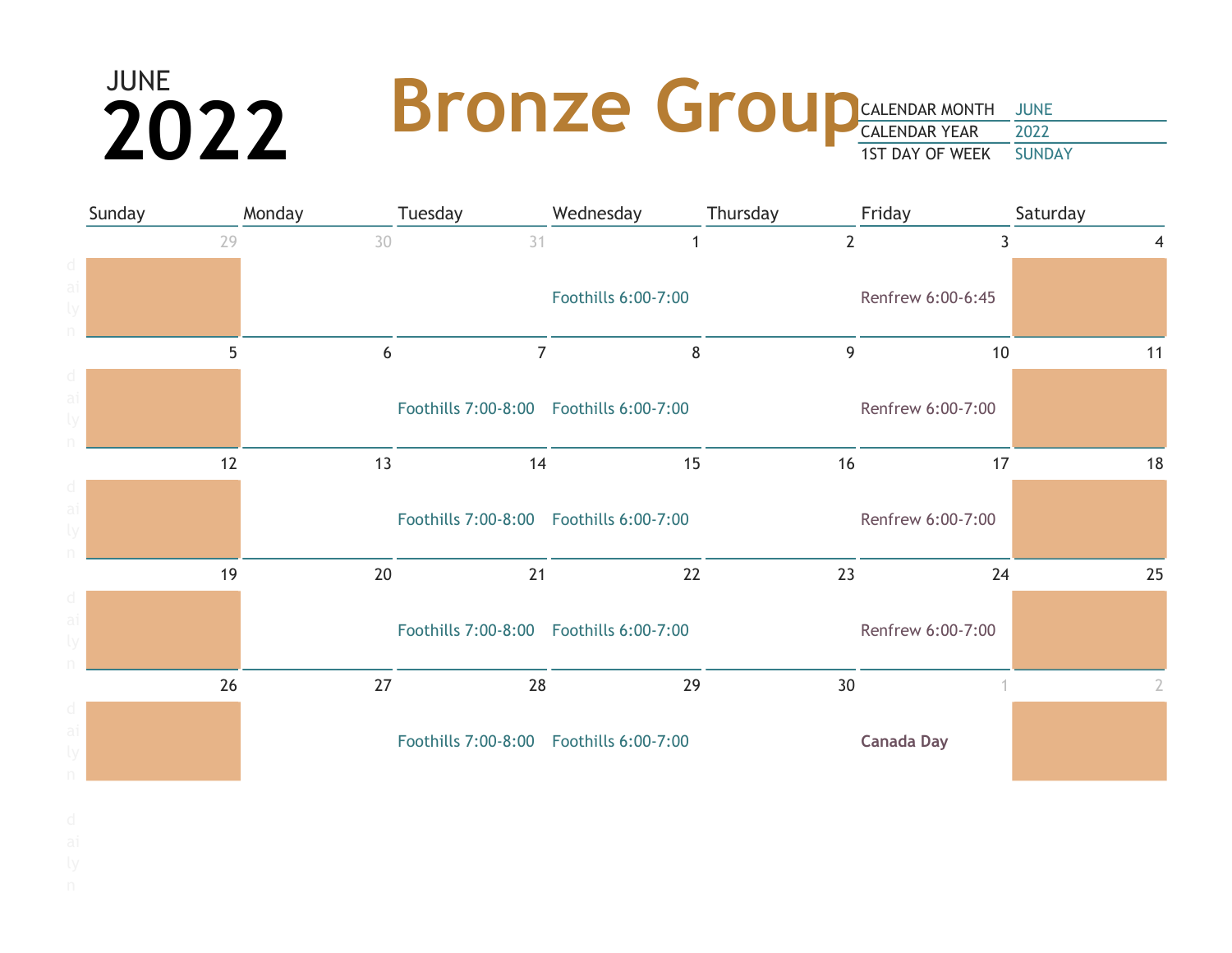# JUNE 2022 Red Group

| Sunday |    | Monday | Tuesday                                                       | Wednesday | Thursday                                                                  | Friday                  | Saturday |
|--------|----|--------|---------------------------------------------------------------|-----------|---------------------------------------------------------------------------|-------------------------|----------|
|        | 29 | 30     | 31                                                            |           | $\overline{2}$                                                            |                         |          |
|        |    |        | Foothills 8:00-9:00  Foothills 7:00-8:00  Foothills 7:00-8:00 |           |                                                                           |                         |          |
|        | 5  | 6      | $\overline{7}$                                                | 8         | 9                                                                         | 10                      | 11       |
|        |    |        | Foothills 8:00-9:00  Foothills 7:00-8:00  Foothills 7:00-8:00 |           |                                                                           | Renfrew 6:45-<br>8:00pm |          |
|        | 12 | 13     | 14                                                            | 15        | 16                                                                        | 17                      | 18       |
|        |    |        | Foothills 8:00-9:00  Foothills 7:00-8:00  Foothills 7:00-8:00 |           |                                                                           | Renfrew 6:45-<br>8:00pm |          |
|        | 19 | 20     | 21                                                            | 22        | 23                                                                        | 24                      | 25       |
|        |    |        | Foothills 8:00-9:00  Foothills 7:00-8:00  Foothills 7:00-8:00 |           |                                                                           | Renfrew 6:45-<br>8:00pm |          |
|        | 26 | 27     | 28                                                            | 29        | 30                                                                        |                         | 2        |
|        |    |        |                                                               |           | Foothills 8:00-9:00  Foothills 7:00-8:00  Foothills 7:00-8:00  Canada Day |                         |          |

- 
-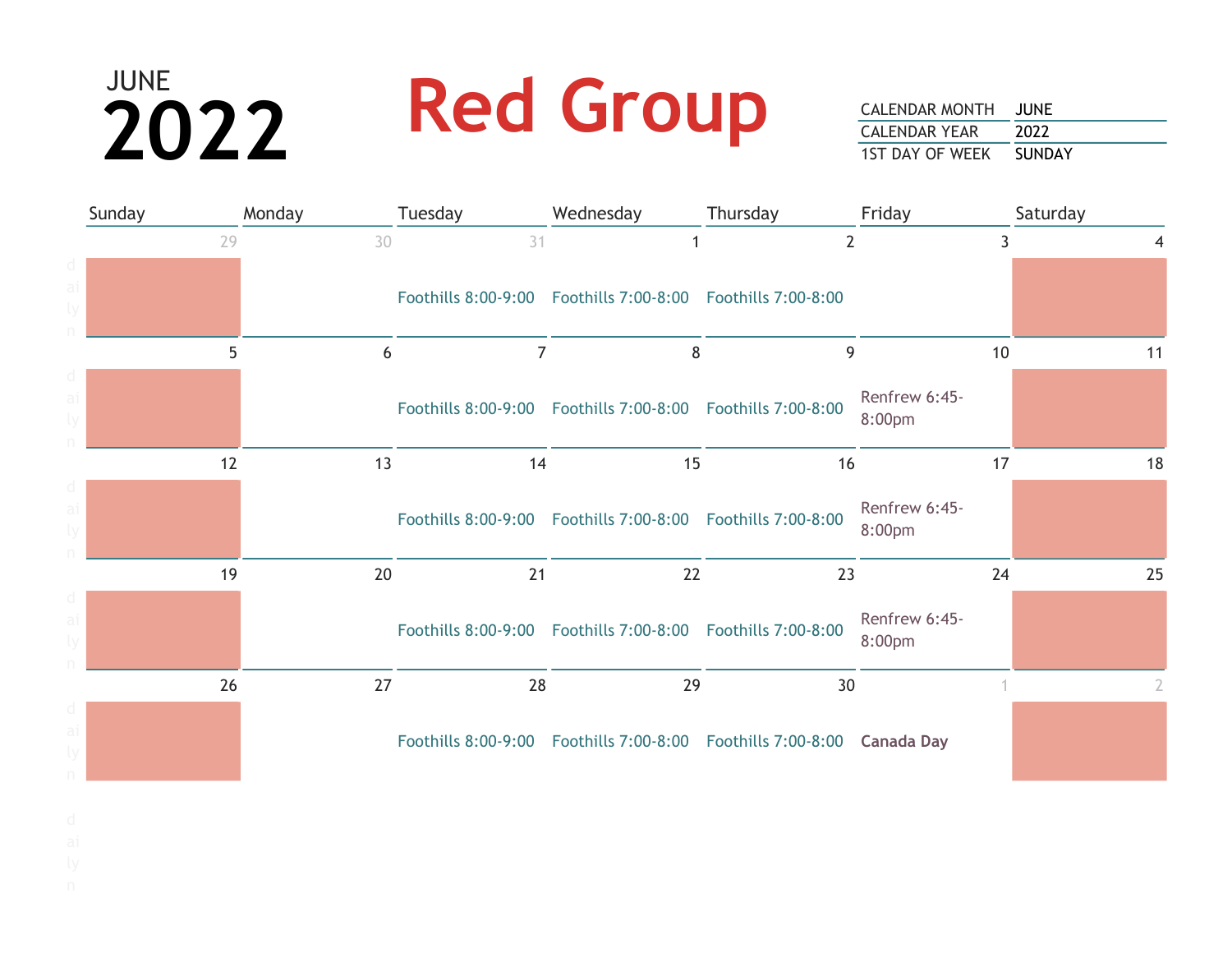# **2022** Green Group

| Sunday | Monday | Tuesday                                                                                             | Wednesday | Thursday       | Friday | Saturday |
|--------|--------|-----------------------------------------------------------------------------------------------------|-----------|----------------|--------|----------|
| 29     | 30     | 31                                                                                                  |           | $\overline{2}$ | 3      |          |
|        |        | Repsol 9:00-10:00  Foothills 8:00-9:00  Foothills 7:00-8:00  Foothills 7:00-8:00                    |           |                |        |          |
| 5      | 6      | $\overline{7}$                                                                                      | 8         | 9              | 10     | 11       |
|        |        | Repsol 9:00-10:00 Foothills 8:00-9:00 Foothills 7:00-8:00 Foothills 7:00-8:00 Repsol 9:00-10:00     |           |                |        |          |
| 12     | 13     | 14                                                                                                  | 15        | 16             | 17     | 18       |
|        |        | Repsol 9:00-10:00 Foothills 8:00-9:00 Foothills 7:00-8:00 Foothills 7:00-8:00 Repsol 9:00-10:00     |           |                |        |          |
| 19     | 20     | 21                                                                                                  | 22        | 23             | 24     | 25       |
|        |        | Repsol 9:00-10:00  Foothills 8:00-9:00  Foothills 7:00-8:00  Foothills 7:00-8:00  Repsol 9:00-10:00 |           |                |        |          |
| 26     | 27     | 28                                                                                                  | 29        | 30             |        |          |
|        |        | Repsol 9:00-10:00 Foothills 8:00-9:00 Foothills 7:00-8:00 Foothills 7:00-8:00 Canada Day            |           |                |        |          |

- 
- 
-